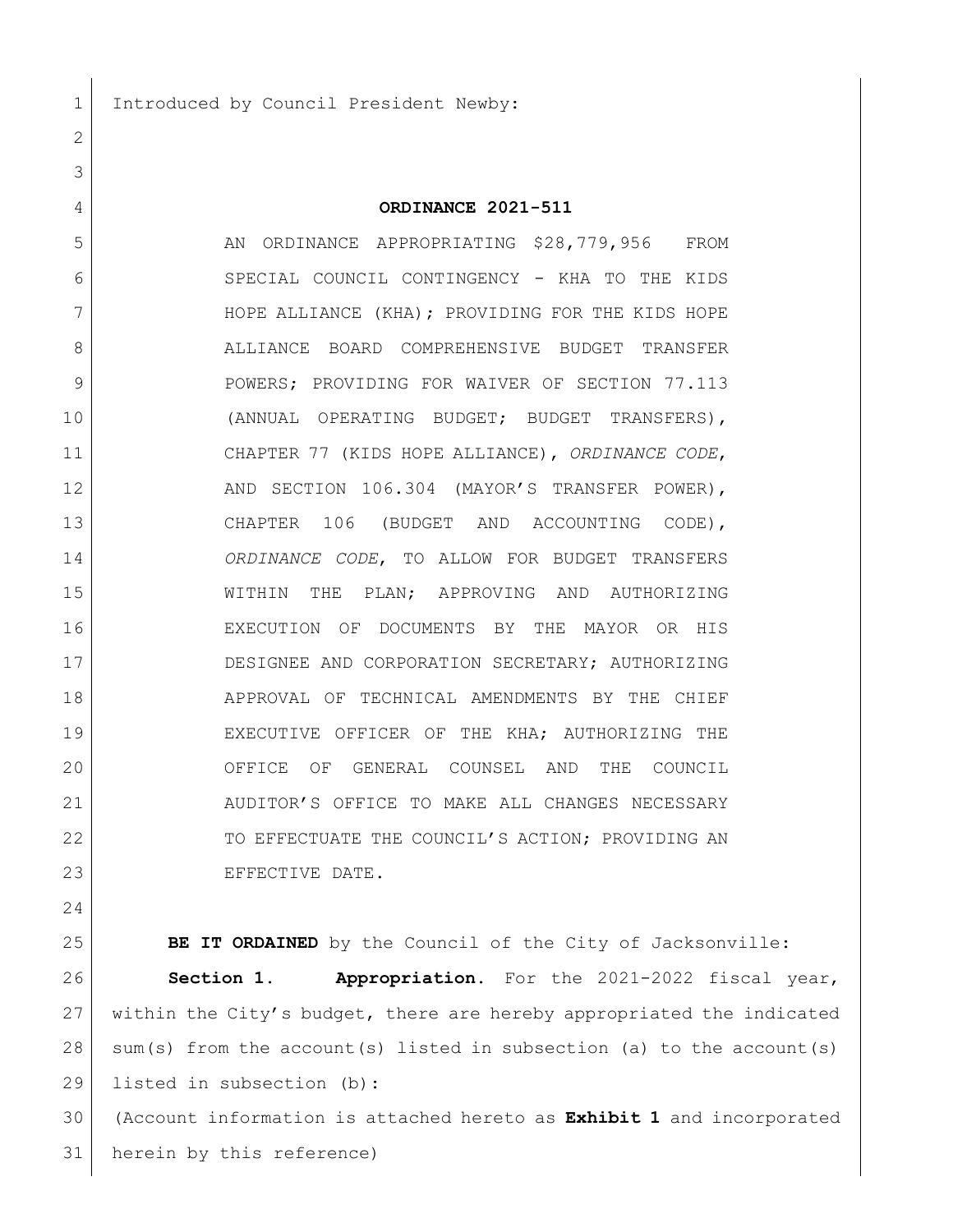1 (a) Appropriated from: 2 See **Exhibit 1** \$28,779,956 (b) Appropriated to: 4 See **Exhibit 1** \$28,779,956

 (c) **Explanation of Appropriation:** the appropriation above is appropriating \$28,779,956 from Special Council Contingency – KHA to the Kids Hope Alliance for 8 subsidies and contributions to private organizations.

 **Section 2. Kids Hope Alliance Board Comprehensive Budget Transfer Powers.** The Kids Hope Alliance Board fiscal year 2021-2022 budget of \$28,779,956 for subsidies and contributions to private 12 organizations comprised of federal, state, City and private funding, is herein appropriated as provided below:

 **(a) Grants Received by Kids Hope Alliance.** The Kids Hope Alliance is authorized and directed to follow the grant approval 16 process as outlined in Section 1.3 (e)(1)  $\frac{1}{2}$  (2) in the City Budget Ordinance, 2021-504-E.

 **(b) Kids Hope Alliance Board transfer authority within the Plan.** The Kids Hope Alliance Board is authorized to transfer, through a transfer directive approved by the Mayor's Budget Review Committee, (i) appropriations within each of the Essential Services Plan Categories; and (ii) appropriations between Essential Services Plan Categories, provided that cumulative transfers out of an Essential Service Category do not exceed 25% of the individual Essential Services Category budget from which the funds are being transferred. Any transfer out of an Essential Services Category that 27 results in more than 25% of an individual Essential Services Category budget being transferred out shall require City Council approval. In addition to the transfer authority provided in the preceding sentences of this subsection (b), the Kids Hope Alliance Board is authorized to transfer to any Essential Services Category, through a transfer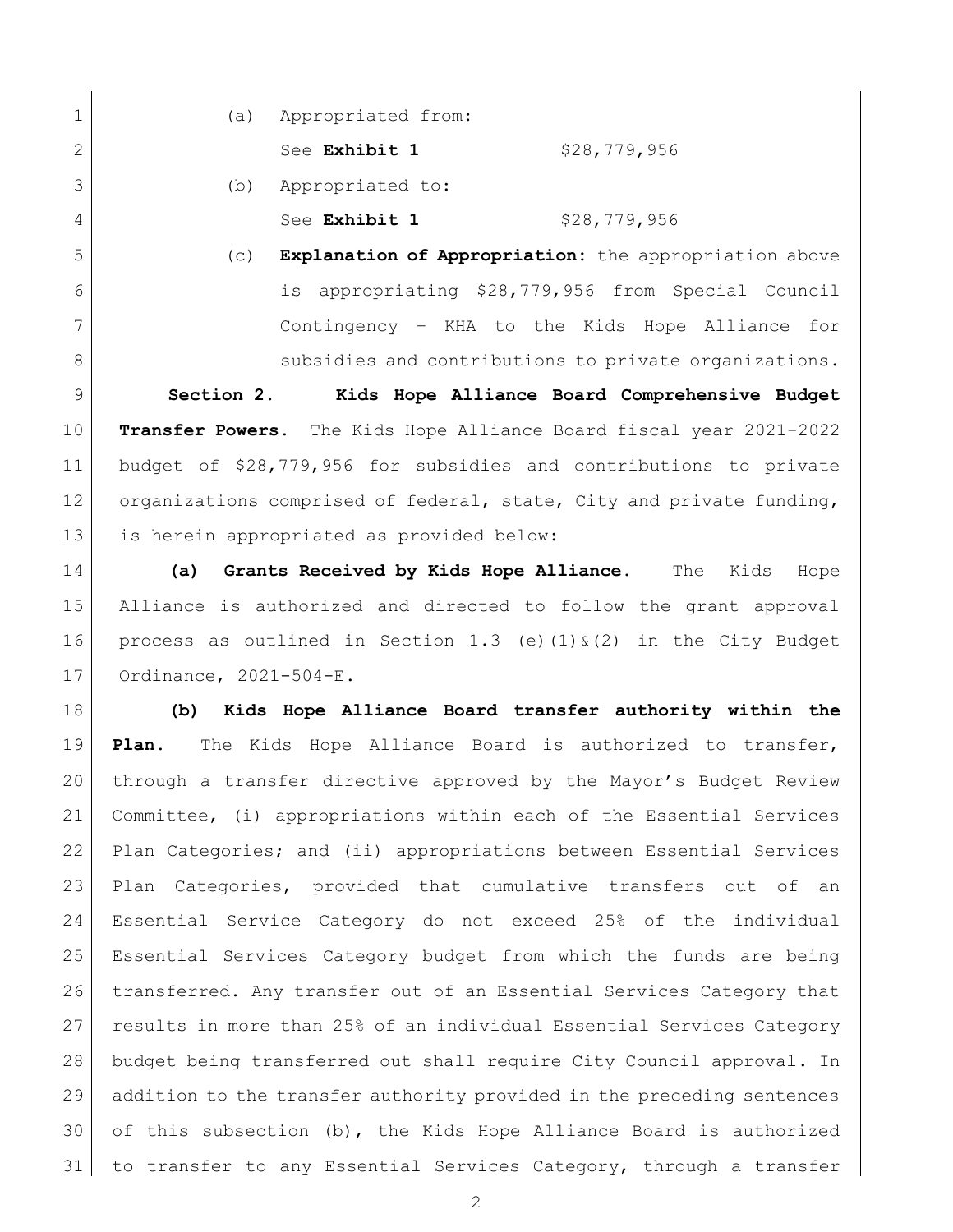directive approved by the Mayor's Budget Review Committee, excess funds remaining after completion of a contract for children's services. Such transfers of excess funds shall not be included in 4 the calculation of, and shall not be subject to, the 25% limitation provided in this section (b). There shall be provided to the Council Auditor, the Council Finance Committee, and the Mayor's Budget Review Committee at the end of each month a report detailing all transfers 8 made during that month.

 **(c) Approval and Authorization to execute agreements and invoking the exception to Section 126.107(g), Ordinance Code, for named Grant Recipient**. Subject to the authorization terms in Grant 12 Agreements, the Mayor, or his designee, and the Corporation Secretary and/or the Chief Executive Officer of the Kids Hope Alliance ("CEO") are hereby authorized to contract directly with the entities listed in the grant awards for grants received from the Department of Health & Human Services (SAMHSA) and the Department of Justice- Comprehensive Anti-Gang Program for Youth grant, as shown in **Schedule M** attached hereto as **Exhibit 2** and incorporated herein by this reference, and to extend or renew such contracts to the extent that the underlying 20 grant is extended or renewed. Pursuant to Section  $126.107(q)$  (Exemptions), Part 1 (General Regulations), Chapter 126 (Procurement Code), *Ordinance Code*, such services are exempted from competitive solicitation because the services to be provided are being approved via authorizing legislation pursuant to this ordinance.

 **(d) Waiver of the provisions in Chapter 77 (Kids Hope Alliance), Section 77.111(a)(Provider Contracts).** The City hereby waives the provisions in Chapter 77 (Kids Hope Alliance), Section 28 77.111(a)(Provider Contracts) with respect to: (i) the contracts approved and authorized herein in Section 2 (c) through (i) above; and (ii) any contracts entered into by Kids Hope Alliance that are exempt from competitive solicitation pursuant to Section 126.107,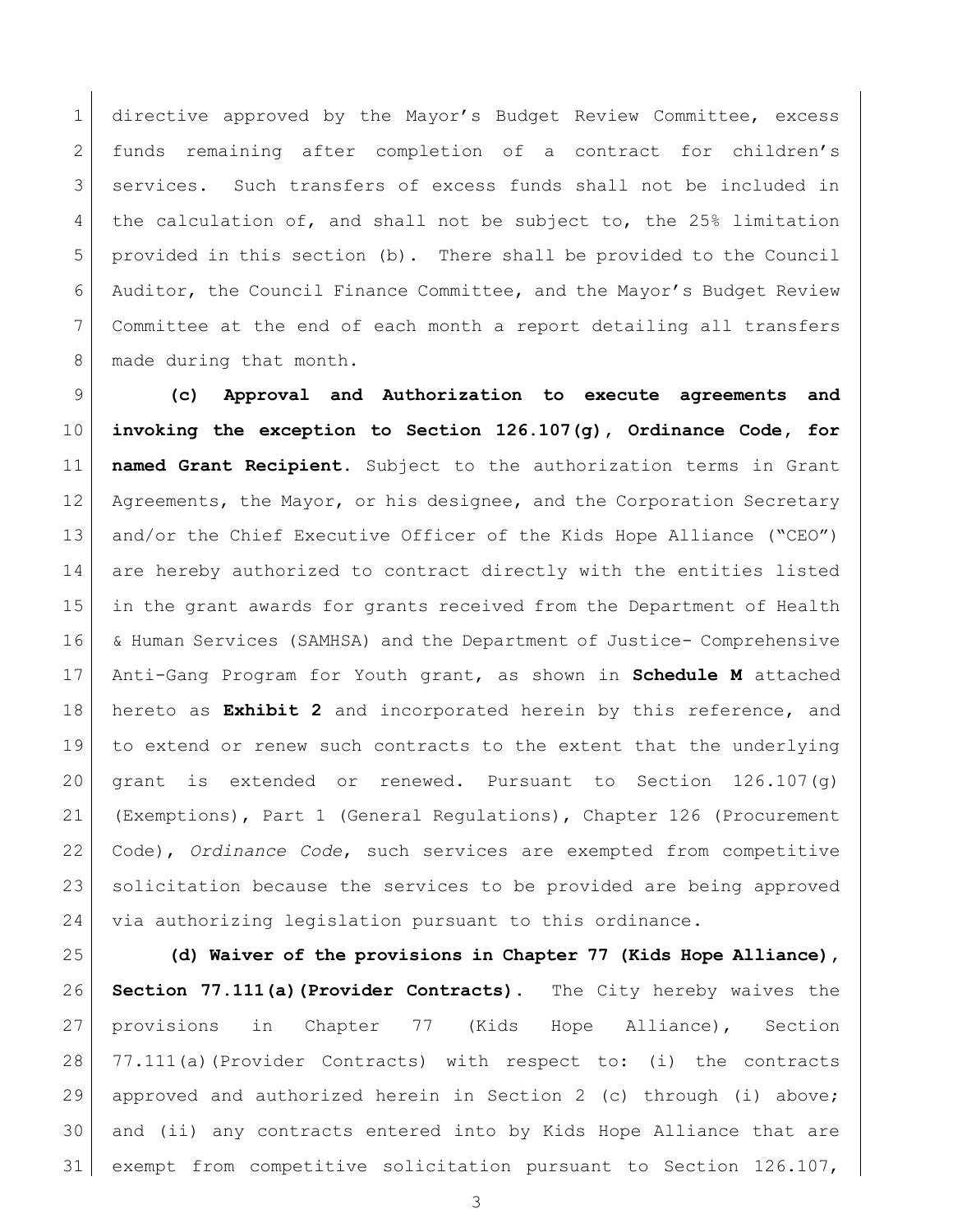1 Ordinance Code. Section 77.111(a) requires contracts for children's services to be competitively procured by Kids Hope Alliance via an evaluated bid process. The waiver is needed in order to (i) allow the Kids Hope Alliance to enter into direct contracts with these providers because each provider is uniquely qualified to provide the children's services programming procured under the applicable contract; and (ii) use the competitive solicitation exemptions contained in Section 8 126.107, Ordinance Code, as needed.

 **Section 3. Waiver of Section 77.113 (Annual operating budget; budget transfers), Chapter 77 (Kids Hope Alliance),** *Ordinance Code***, and Section 106.304 (Mayor's Transfer Power), Chapter 106 (Budget and Accounting Code),** *Ordinance Code***.** Section 77.113 (Annual operating budget; budget transfers), *Ordinance Code*, regarding the Kids Hope Alliance budget transfer authority and Section 106.304 (Mayor's Transfer Power), Chapter 106 (Budget and Accounting Code), *Ordinance Code*, regarding the Mayor's transfer authority are hereby waived. The provisions for Kids Hope Alliance budget transfers are permitted by compliance with Section 2(b) herein of this ordinance.

 **Section 4. OGC and Council Auditor's Office Authorization.**  20 | The Office of General Counsel and the Council Auditor's Office are hereby authorized to make all changes to titles, tables of content, Ordinance Code, journal entries, schedules, attachments, editorial and text changes consistent with the changes set forth herein to Ordinance 2021-504 and Ordinance 2021-511 to effectuate the Council's action.

 **Section 5. Effective Date.** This ordinance shall become effective upon signature by the Mayor or upon becoming effective 28 without the Mayor's signature.